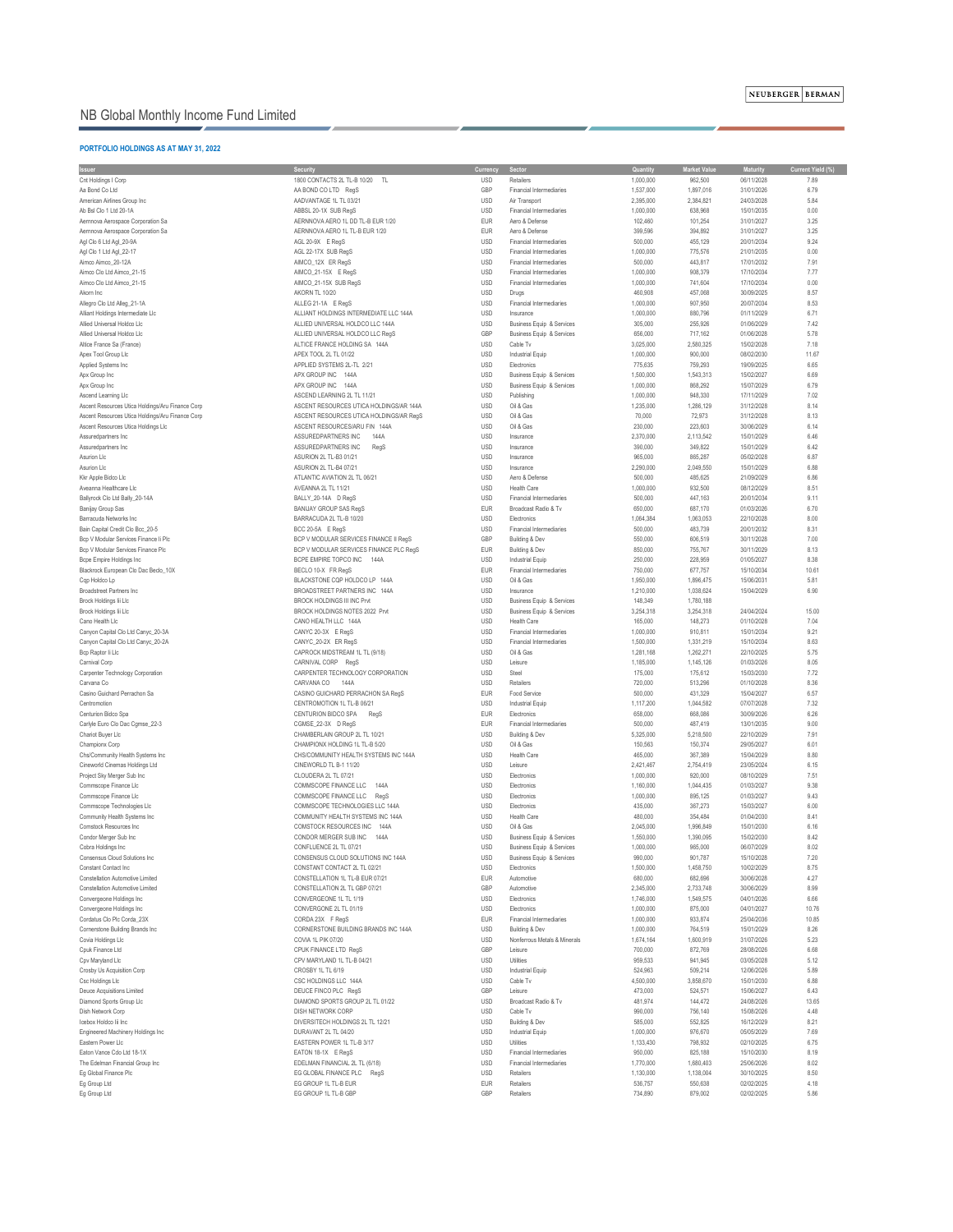### NEUBERGER BERMAN

## NB Global Monthly Income Fund Limited

### **PORTFOLIO HOLDINGS AS AT MAY 31, 2022**

| <b>Issuer</b>                                      | <b>Security</b>                            | Currency   | <b>Sector</b>                        | Quantity  | <b>Market Value</b> | <b>Maturity</b> | <b>Current Yield (%)</b> |
|----------------------------------------------------|--------------------------------------------|------------|--------------------------------------|-----------|---------------------|-----------------|--------------------------|
| Eg Group Ltd                                       | EG GROUP 2L TL EUR 02/21                   | <b>EUR</b> | Retailers                            | 2,030,000 | 2,044,159           | 10/04/2027      | 7.45                     |
| Eisner Advisory Group Llc                          | EISNER ADVISORY 1L TL-B 08/21              | <b>USD</b> | <b>Business Equip &amp; Services</b> | 995,000   | 960,175             | 13/08/2028      | 5.87                     |
| Sophia Lp                                          | ELLUCIAN 2L TL 09/20<br>Prvt               | <b>USD</b> | Electronics                          | 2,100,000 | 2,084,250           | 06/10/2028      | 9.07                     |
| Endurance International Group Holdings Inc         | <b>ENDURANCE ACQ MERGER</b><br>144A        | <b>USD</b> | <b>Business Equip &amp; Services</b> | 1,190,000 | 913,523             | 15/02/2029      | 8.00                     |
| <b>Enterprise Development Authority</b>            | ENTERPRISE DEVELOPMENT TLB 02/21           | <b>USD</b> | Hotels & Casinos                     | 928,947   | 901,079             | 18/02/2028      | 5.32                     |
| <b>Envision Healthcare Corp</b>                    | ENVISION HEALTHCARE 1L TL (9/18)           | <b>USD</b> | <b>Health Care</b>                   | 3,678,624 | 1,423,444           | 28/09/2025      | 12.05                    |
| <b>Envision Healthcare Corp</b>                    | ENVISION HEALTHCARE CORP 144A              | <b>USD</b> | <b>Health Care</b>                   | 205,000   | 63,792              | 15/10/2026      | 29.17                    |
| Epicor Software Corp                               | EPICOR SOFTWARE 2L TL 07/20                | <b>USD</b> | Electronics                          | 1,509,994 | 1,494,894           | 22/07/2028      | 8.87                     |
| Eqm Midstream Partners Lp                          | EQM MIDSTREAM PARTNERS LP 144A             | <b>USD</b> | Oil & Gas                            | 1,000,000 | 885,444             | 15/01/2031      | 5.48                     |
| First Brands Group Llc                             | FIRST BRANDS 1L TL-B 03/21                 | <b>USD</b> | Automotive                           | 1,980,000 | 1,893,375           | 22/03/2027      | 6.27                     |
| First Brands Group Llc                             | FIRST BRANDS 2L TL 03/21                   | <b>USD</b> | Automotive                           | 1,000,000 | 972,080             | 22/03/2028      | 10.02                    |
| Fcg Acquisitions Inc                               | FLOW CONTROL 2L TL 03/21                   | <b>USD</b> | <b>Industrial Equip</b>              | 1,825,000 | 1,788,500           | 16/03/2029      | 7.80                     |
| Floworks International Llc                         | FLOWORKS INT 1L TL-B 01/22                 | <b>USD</b> | Steel                                | 1,095,000 | 1,053,938           | 31/01/2029      | 6.59                     |
| Frontier Communications Holdings Llc               | FRONTIER COMMUNICATIONS 144A               | <b>USD</b> | Telecommunication                    | 255,000   | 226,213             | 15/01/2030      | 7.07                     |
| Frontier Communications Corp                       | FRONTIER COMMUNICATIONS CORP 144A          | <b>USD</b> | Telecommunication                    | 1,460,000 | 1,294,998           | 01/05/2029      | 7.66                     |
| <b>Frontier Communications Corp</b>                | FRONTIER COMMUNICATIONS CORP RegS          | <b>USD</b> | Telecommunication                    | 1,275,000 | 1,130,906           | 01/05/2029      | 7.66                     |
| Asp Dream Acquisition Co Llc                       | FULLBLOOM 1L TL-B 11/21                    | <b>USD</b> | <b>Business Equip &amp; Services</b> | 1,000,000 | 955,000             | 09/12/2028      | 5.68                     |
| Galaxy Clo Ltd Galxy_18-28X                        | GALXY_28 E RegS                            | <b>USD</b> | <b>Financial Intermediaries</b>      | 250,000   | 214,197             | 15/07/2031      | 8.31                     |
| Garda World Security Corp                          | GARDA WORLD SECURITY CORP 144A             | <b>USD</b> | <b>Business Equip &amp; Services</b> | 1,205,000 | 1,031,082           | 01/06/2029      | 7.27                     |
| Generation Bridge li Llc                           | <b>GENERATION BRIDGE 1L TL-B 12/21</b>     | <b>USD</b> | Utilities                            | 890,411   | 877,055             | 23/02/2029      | 6.10                     |
| Generation Bridge li Llc                           | GENERATION BRIDGE 1L TL-C 12/21            | <b>USD</b> | Utilities                            | 109,589   | 107,945             | 23/02/2029      | 5.84                     |
| Genesis Energy Lp                                  | <b>GENESIS ENERGY LP</b>                   | <b>USD</b> | Oil & Gas                            | 1,570,000 | 1,596,081           | 15/01/2027      | 8.11                     |
| Goldentree Loan Management Us Clo 1 Ltd Glm_21-10X | GLM 21-10X F RegS                          | <b>USD</b> | <b>Financial Intermediaries</b>      | 1,000,000 | 899,185             | 20/07/2034      | 9.96                     |
| Global Aircraft Leasing Co Ltd                     | <b>GLOBAL AIRCRAFT LEASING CO LTD 144A</b> | <b>USD</b> | <b>Equipment Leasing</b>             | 2,072,500 | 1,701,609           | 15/09/2024      | 8.05                     |
| Global Aircraft Leasing Co Ltd                     | GLOBAL AIRCRAFT LEASING CO LTD RegS        | <b>USD</b> | <b>Equipment Leasing</b>             | 766,250   | 629,123             | 15/09/2024      | 8.05                     |
| Global Infrastructure Solutions Inc                | GLOBAL INFRASTRUCTURE SOLUTIONS IN 144A    | <b>USD</b> | Building & Dev                       | 145,000   | 124,519             | 15/04/2032      | 8.85                     |
| <b>Granite Generation Llc</b>                      | GRANITE ENERGY 1L TL-B 10/19               | <b>USD</b> | <b>Utilities</b>                     | 934,448   | 859,431             | 01/11/2026      | 5.19                     |
| Granite Us Holdings Corp                           | GRANITE HOLDINGS US ACQUISITION CO RegS    | <b>USD</b> | <b>Industrial Equip</b>              | 750,000   | 733,750             | 01/10/2027      | 11.46                    |
| <b>Gtt Communications Inc</b>                      | GTT COMMUNICATIONS 1L TL EUR 2/18          | <b>EUR</b> | Telecommunication                    | 488,946   | 426,229             | 31/05/2025      | 6.45                     |
| <b>Gtt Communications Inc.</b>                     | GTT COMMUNICATIONS 1L TL USD 2/18          | <b>USD</b> | Telecommunication                    | 1,311,475 | 1,021,311           | 31/05/2025      | 9.63                     |
| Harvest Midstream I Lp                             | HARVEST MIDSTREAM I LP 144A                | <b>USD</b> | Utilities                            | 180,000   | 183,955             | 01/09/2028      | 7.48                     |
| Harvest Clo Harvt_27X                              | HARVT_27 F RegS                            | <b>EUR</b> | <b>Financial Intermediaries</b>      | 1,000,000 | 936,738             | 15/01/2035      | 10.67                    |
| Hoffmaster Group Inc                               | HOFFMASTER GROUP 1L TL                     | <b>USD</b> | <b>Containers &amp; Glass</b>        | 997,368   | 926,436             | 23/11/2023      | 5.39                     |
| House Of Hr Nv                                     | HOUSE OF HR NV RegS                        | <b>EUR</b> | <b>Business Equip &amp; Services</b> | 615,000   | 675,372             | 15/01/2027      | 7.52                     |
| Howard Midstream Energy Partners Llc               | HOWARD MIDSTREAM ENERGY PARTNERS L 144A    | <b>USD</b> | Utilities                            | 240,000   | 237,688             | 15/01/2027      | 7.04                     |
| Hub International Ltd                              | HUB INTERNATIONAL LTD 144A                 | <b>USD</b> | Insurance                            | 190,000   | 182,519             | 01/12/2029      | 6.03                     |
| <b>Kestrel Acquisition Llc</b>                     | HUNTERSTOWN GENERATION 1L TL-B             | <b>USD</b> | Utilities                            | 2,011,679 | 1,906,911           | 02/05/2025      | 5.57                     |
| Hyland Software Inc                                | HYLAND SOFTWARE 2L 03/21                   | <b>USD</b> | Electronics                          | 1,300,726 | 1,283,661           | 10/07/2025      | 7.26                     |
| Nic Acquisition Corp                               | ICP GROUP 2L TL 01/21                      | <b>USD</b> | Chemical                             | 1,000,000 | 909,170             | 14/01/2029      | 9.63                     |
| Iheartmedia Inc                                    | <b>IHEARTMEDIA INC CLASS A</b>             | <b>USD</b> | Broadcast Radio & Tv                 | 25,305    | 298,599             |                 |                          |
| <b>Iliad Holding Sas</b>                           | ILIAD HOLDING SAS 144A                     | <b>USD</b> | Telecommunication                    | 200,000   | 194,516             | 15/10/2028      | 7.26                     |
|                                                    |                                            |            |                                      | 610,000   | 602,375             |                 | 9.47                     |
| Intelligent Packaging Holdco Issuer Lp             | INTELLIGENT PACKAGING FINCO INC LT RegS    | <b>USD</b> | <b>Business Equip &amp; Services</b> |           |                     | 15/01/2026      | 7.59                     |
| Itt Holdings Llc                                   | ITT HOLDINGS LLC 144A                      | <b>USD</b> | Oil & Gas                            | 685,000   | 601,818             | 01/08/2029      |                          |
| Ivanti Software Inc                                | IVANTI 1L TL-B 10/21                       | <b>USD</b> | Electronics                          | 1,781,050 | 1,620,203           | 01/12/2027      | 5.50                     |
| Ivanti Software Inc                                | IVANTI SOFTWARE 1L TL-B 02/21              | <b>USD</b> | Electronics                          | 653,400   | 589,694             | 01/12/2027      | 5.37                     |
| Invesco Clo Ltd Ivz 21-1A                          | IVZ $21-1X$ E RegS                         | <b>USD</b> | <b>Financial Intermediaries</b>      | 1,250,000 | 1,109,179           | 15/04/2034      | 8.55                     |
| Kantar Global Holdings Sarl                        | KANTAR GROUP 1L TL-B 06/21                 | <b>USD</b> | <b>Business Equip &amp; Services</b> | 810,925   | 763,283             | 04/12/2026      | 5.85                     |
| Kenan Advantage Group Inc                          | <b>KENAN 2L TL 08/21</b>                   | <b>USD</b> | Surface Transport                    | 1,000,000 | 905,000             | 17/08/2027      | 9.02                     |
| Scih Salt Holdings Inc                             | KISSNER 1L TL-B 04/21                      | <b>USD</b> | Chemical                             | 837,560   | 784,693             | 16/03/2027      | 5.07                     |
| Kkr Financial Clo Ltd Kkr_17                       | KKR 17X ER RegS                            | <b>USD</b> | <b>Financial Intermediaries</b>      | 500,000   | 494,936             | 15/04/2034      | 8.61                     |
| Klockner Pentaplast Of America Inc                 | KLOCKNER PENTAPLAST 1L TL-B 01/21          | <b>USD</b> | <b>Containers &amp; Glass</b>        | 990,000   | 876,972             | 04/02/2026      | 6.27                     |
| Kobe Us Midco 2 Inc                                | KOBE US MIDCO 2 INC<br>144A                | <b>USD</b> | Chemical                             | 465,000   | 452,598             | 01/11/2026      | 9.58                     |
| Asp Ls Acquisition Corp                            | LASERSHIP 2L TL 04/21                      | <b>USD</b> | Surface Transport                    | 1,000,000 | 965,000             | 07/05/2029      | 8.55                     |
| Lids Holdings Inc                                  | LIDS 1L TL 12/21                           | <b>USD</b> | Retailers                            | 615,156   | 605,929             | 02/12/2028      | 6.60                     |
| Life Time Inc                                      | LIFE TIME 1L TL-B 01/21                    | <b>USD</b> | Leisure                              | 526,414   | 519,307             | 19/12/2024      | 6.12                     |
| Lightstone Holdco Llc                              | LIGHTSTONE HOLDCO 1L TL-B 5/22             | <b>USD</b> | Utilities                            | 924,571   | 839,049             | 01/02/2027      | 6.52                     |
| Lightstone Holdco Llc                              | LIGHTSTONE HOLDCO 1L TL-C 5/22             | <b>USD</b> | Utilities                            | 52,147    | 47,324              | 01/02/2027      | 6.52                     |
| Lonestar Ii Generation Holdings Llc                | LONESTAR 1L TL-B 4/19                      | <b>USD</b> | <b>Utilities</b>                     | 1,372,554 | 1,333,957           | 09/04/2026      | 6.08                     |
| Lonestar li Generation Holdings Llc                | LONESTAR 1L TL-C 4/19                      | <b>USD</b> | Utilities                            | 179,411   | 174,366             | 09/04/2026      | 6.08                     |
| Lucid Energy Group Ii Borrower Llc                 | LUCID ENERGY 1L TL 11/21                   | <b>USD</b> | Oil & Gas                            | 1,117,200 | 1,077,863           | 19/11/2028      | 5.45                     |
| Magnetite Clo Ltd Mgane_15-15X                     | MAGNE_15R ER RegS                          | <b>USD</b> | <b>Financial Intermediaries</b>      | 2,115,000 | 1,809,810           | 25/07/2031      | 7.52                     |
| Maison Finco Plc                                   | MAISON FINCO PLC RegS                      | <b>GBP</b> | Building & Dev                       | 716,000   | 798,688             | 31/10/2027      | 6.82                     |
| Maxeda Diy Holding Bv                              | MAXEDA DIY GROUP BV<br>RegS                | <b>EUR</b> | <b>Business Equip &amp; Services</b> | 650,000   | 555,524             | 01/10/2026      | 7.45                     |
| Mcgraw-Hill Global Education Holdings Llc          | MCGRAW-HILL GLOBAL ED<br>144A              | <b>USD</b> | Publishing                           | 1,155,000 | 1,030,764           | 01/08/2029      | 9.24                     |
| Cd&R Firefly Bidco Ltd                             | MFG/MRH 1L TL-B1 GBP 5/18                  | <b>GBP</b> | Retailers                            | 785,000   | 937,089             | 21/06/2025      | 5.48                     |
| Milano Acquisition Llc                             | MILANO 1L TL 07/20                         | <b>USD</b> | Insurance                            | 1,280,807 | 1,248,787           | 01/10/2027      | 5.13                     |
| Minerva Merger Sub Inc                             | MINERVA MERGER SUB INC<br>144A             | <b>USD</b> | <b>Health Care</b>                   | 1,955,000 | 1,831,129           | 15/02/2030      | 7.08                     |
| Finastra Ltd                                       | MISYS 2L TL                                | <b>USD</b> | Electronics                          | 804,789   | 701,510             | 13/06/2025      | 9.74                     |
| Maverick Bidco Inc                                 | MITRATECH 2L TL 04/21                      | <b>USD</b> | Electronics                          | 1,250,000 | 1,221,875           | 28/04/2029      | 8.17                     |
| Valcour Packaging Llc                              | MOLD RITE 2L TL 09/21                      | <b>USD</b> | Chemical                             | 1,000,000 | 870,000             | 30/09/2029      | 9.74                     |
| 522 Funding Clo Ltd Morgn_20-6X                    | MORGN 20-6X ER RegS                        | <b>USD</b> | <b>Financial Intermediaries</b>      | 1,500,000 | 1,326,550           | 23/10/2034      | 8.77                     |
| Mph Acquisition Holdings Llc                       | MPH ACQUISITION HOLDINGS LLC 144A          | <b>USD</b> | <b>Health Care</b>                   | 1,535,000 | 1,373,505           | 01/11/2028      | 6.46                     |
| Mph Acquisition Holdings Llc                       | MPH ACQUISITION HOLDINGS LLC RegS          | <b>USD</b> | <b>Health Care</b>                   | 1,020,000 | 912,926             | 01/11/2028      | 6.46                     |
| Mph Acquisition Holdings Llc                       | MULTIPLAN 1L TL-B 08/21                    | <b>USD</b> | <b>Health Care</b>                   | 691,525   | 651,762             | 17/08/2028      | 5.60                     |
| National Mentor Holdings Inc                       | NATIONAL MENTOR 2L TL 02/21                | <b>USD</b> | <b>Health Care</b>                   | 1,000,000 | 925,000             | 17/02/2029      | 8.93                     |
| Nautilus Power Llc                                 | NAUTILUS POWER 1L TL-B                     | <b>USD</b> | Utilities                            | 1,028,270 | 837,690             | 16/05/2024      | 6.48                     |
| Ncl Corporation Ltd                                | NCL CORPORATION LTD<br>144A                | <b>USD</b> | Leisure                              | 150,000   | 142,238             | 15/02/2027      | 6.31                     |
| Ncl Corporation Ltd                                | NCL CORPORATION LTD<br>144A                | <b>USD</b> | Leisure                              | 1,075,000 | 981,733             | 15/03/2026      | 6.52                     |
| New Fortress Energy Inc                            | NEW FORTRESS ENERGY INC<br>144A            | <b>USD</b> | <b>Utilities</b>                     | 2,415,000 | 2,377,914           | 30/09/2026      | 6.67                     |
| New Fortress Energy Inc                            | NEW FORTRESS ENERGY LLC 144A               | <b>USD</b> | <b>Utilities</b>                     | 285,000   | 284,484             | 15/09/2025      | 6.86                     |
| Northwest Fiber Llc                                | NORTHWEST FIBER LLC<br>144A                | <b>USD</b> | Telecommunication                    | 240,000   | 200,400             | 15/02/2028      | 7.45                     |
| Northwest Fiber Llc                                | NORTHWEST FIBER LLC<br>144A                | <b>USD</b> | Telecommunication                    | 1,000,000 | 978,050             | 01/06/2028      | 11.63                    |
| Olympus Water Us Holding Corp                      | OLYMPUS WATER HOLDINGS I LP 144A           | <b>USD</b> | Chemical                             | 1,200,000 | 958,604             | 01/10/2029      | 7.93                     |
| Optiv Inc                                          | OPTIV SECURITY INC 1L TL                   | <b>USD</b> | Electronics                          | 1,600,352 | 1,547,540           | 01/02/2024      | 4.93                     |
| Optiv Inc                                          | OPTIV SECURITY INC 2L TL                   | <b>USD</b> | Electronics                          | 815,000   | 791,569             | 01/02/2025      | 8.49                     |
| Otranto Park Clo Dac Otopk_1X                      | OTOPK 1X F RegS                            | <b>EUR</b> | <b>Financial Intermediaries</b>      | 1,000,000 | 931,702             | 15/05/2035      | 10.59                    |
| Phoenix Newco Inc                                  | PAREXEL 2L TL-B 7/21                       | <b>USD</b> | <b>Health Care</b>                   | 3,640,000 | 3,549,000           | 15/11/2029      | 7.60                     |
| Paymentsense Ltd                                   | PAYMENTSENSE LTD RegS                      | GBP        | <b>Financial Intermediaries</b>      | 1,010,000 | 1,279,064           | 15/10/2025      | 8.04                     |
| Pecf Uss Intermediate Holding Iii Corporation      | PECF USS INTERMEDIATE HOLDING III 144A     | <b>USD</b> | <b>Equipment Leasing</b>             | 1,000,000 | 843,556             | 15/11/2029      | 9.52                     |
| Peraton Corp                                       | PERATON 2L TL 02/21                        | <b>USD</b> | Aero & Defense                       | 970,808   | 928,743             | 01/02/2029      | 8.98                     |
|                                                    |                                            |            |                                      |           |                     |                 |                          |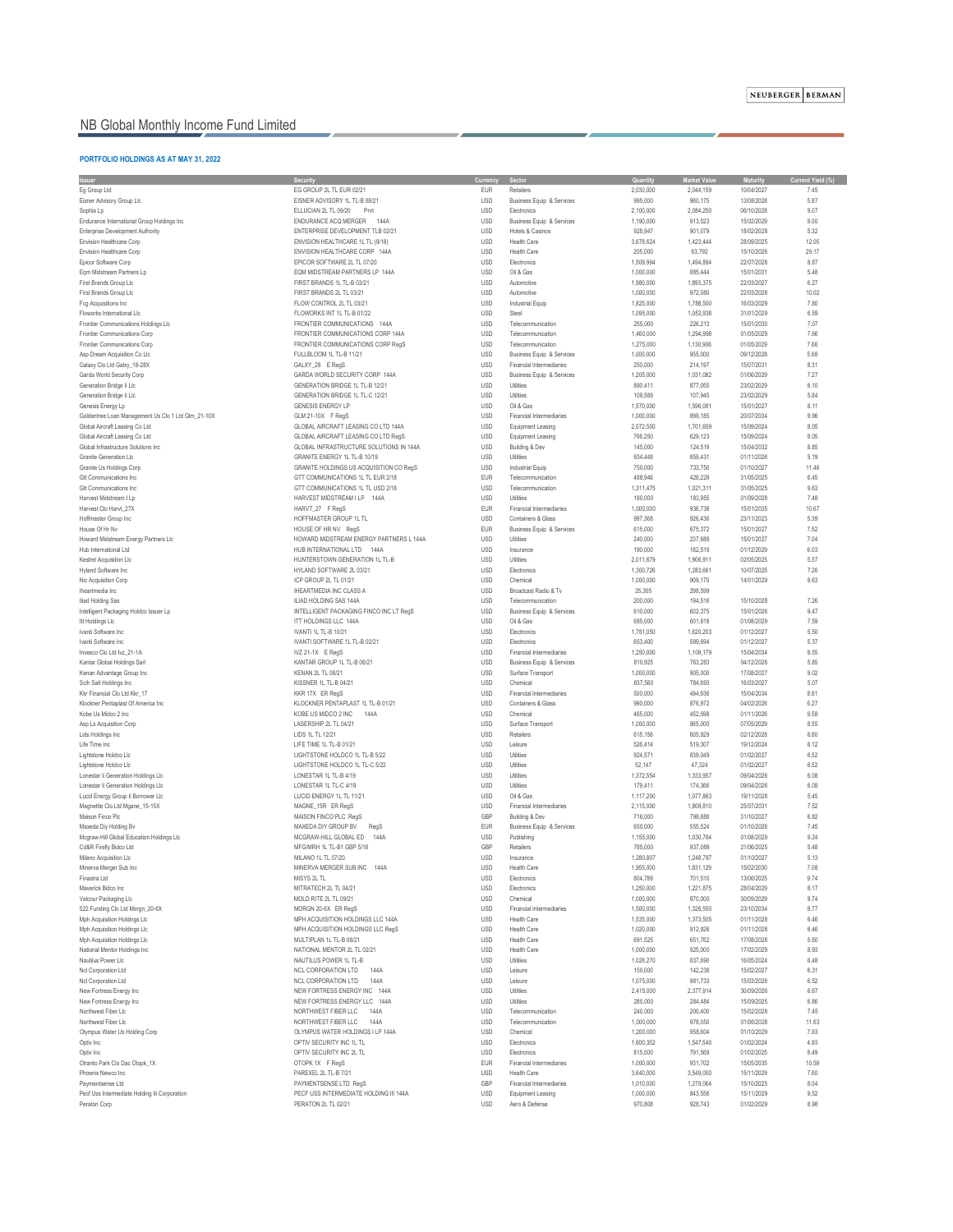## NB Global Monthly Income Fund Limited

### **PORTFOLIO HOLDINGS AS AT MAY 31, 2022**

| <b>Issuer</b>                                                      | <b>Security</b>                                                            | <b>Currency</b>          | <b>Sector</b>                                                      | <b>Quantity</b>        | <b>Market Value</b>  | <b>Maturity</b>          | <b>Current Yield (%)</b> |
|--------------------------------------------------------------------|----------------------------------------------------------------------------|--------------------------|--------------------------------------------------------------------|------------------------|----------------------|--------------------------|--------------------------|
| Petvet Care Centers Llc                                            | PETVET CARE 2L TL                                                          | <b>USD</b>               | <b>Health Care</b>                                                 | 835,343                | 816,548              | 30/01/2026               | 7.33                     |
| Picard Bondco Sa                                                   | PICARD BONDCO SA RegS                                                      | <b>EUR</b>               | <b>Food Products</b>                                               | 199,000                | 185,742              | 01/07/2027               | 6.35                     |
| Pinnacle Bidco Plc                                                 | PINNACLE BIDCO PLC<br>RegS                                                 | GBP                      | Leisure                                                            | 250,000                | 300,548              | 15/02/2025               | 6.82                     |
| Playa Hotels & Resorts Nv                                          | PLAYA FUNDING 1L TL-B                                                      | <b>USD</b>               | Hotels & Casinos                                                   | 965,743                | 928,320              | 29/04/2024               | 3.93                     |
| Palmer Square European Clo Dac Plmer_22-1X                         | PLMER 22-1X F RegS                                                         | <b>EUR</b>               | <b>Financial Intermediaries</b>                                    | 1,000,000              | 910,538              | 21/01/2035               | 10.92                    |
| Palmer Square European Clo Dac Plmer_22-1X                         | PLMER 22-1X SUB RegS                                                       | <b>EUR</b>               | <b>Financial Intermediaries</b>                                    | 1,000,000              | 817,460              | 21/01/2035               | 0.00                     |
| Palmer Square Clo Plmrs_20-3X                                      | PLMRS_20-3X ER RegS                                                        | <b>USD</b>               | <b>Financial Intermediaries</b>                                    | 1,000,000              | 910,822              | 15/11/2031               | 10.28                    |
| Vibrantz Technologies Inc<br>Post Clo Ltd Post_18-1A               | PMHC II INC<br>144A<br>POST 18-1X E RegS                                   | <b>USD</b><br><b>USD</b> | Chemical<br>Financial Intermediaries                               | 970,000<br>1,350,000   | 754,175<br>1,214,716 | 15/02/2030<br>16/04/2031 | 12.00<br>7.76            |
| Ppm Clo 3 Ltd Ppmc_19-3A                                           | PPMC_19-3X ER RegS                                                         | <b>USD</b>               | <b>Financial Intermediaries</b>                                    | 1,500,000              | 1,344,112            | 17/04/2034               | 8.63                     |
| Precisely Software Inc                                             | PRECISELY 1L TL-B 10/21                                                    | <b>USD</b>               | Electronics                                                        | 1,592,000              | 1,516,380            | 28/05/2028               | 5.44                     |
| Precisely Software Inc                                             | PRECISELY 2L TL 03/21                                                      | <b>USD</b>               | Electronics                                                        | 950,000                | 876,974              | 19/03/2029               | 9.14                     |
| Pro Mach Group Inc                                                 | PRO MACH 1L DD 08/21                                                       | <b>USD</b>               | <b>Industrial Equip</b>                                            | 74,846                 | 72,185               | 13/08/2028               | 5.18                     |
| Pro Mach Group Inc                                                 | PRO MACH 1L TL-B 08/21                                                     | <b>USD</b>               | <b>Industrial Equip</b>                                            | 1,087,428              | 1,048,759            | 13/08/2028               | 5.18                     |
| Proofpoint Inc                                                     | PROOFPOINT 2L TL 05/21                                                     | <b>USD</b>               | Electronics                                                        | 1,000,000              | 976,250              | 31/08/2029               | 6.92                     |
| Palmer Square European Clo Dac Plmer 21-1                          | PSTET 21-1X E RegS                                                         | <b>EUR</b>               | Financial Intermediaries                                           | 1,000,000              | 949,051              | 15/04/2031               | 6.77                     |
| Palmer Square European Clo Dac Plmer_21-1                          | PSTET 21-1X F RegS                                                         | <b>EUR</b>               | <b>Financial Intermediaries</b>                                    | 650,000                | 597,721              | 15/04/2031               | 9.96                     |
| Quantum Health Inc                                                 | QUANTUM HEALTH 1L TL 06/21                                                 | <b>USD</b>               | <b>Health Care</b>                                                 | 1,980,000              | 1,900,800            | 22/12/2027               | 5.47                     |
| Rac Bond Co Plc                                                    | RAC BOND CO PLC RegS                                                       | GBP                      | <b>Business Equip &amp; Services</b>                               | 750,000                | 817,483              | 04/11/2027               | 6.10                     |
| Radiate Holdco Llc / Radiate Finance Inc                           | RADIATE HOLDCO LLC / RADIATE FINAN RegS                                    | <b>USD</b>               | Cable Tv                                                           | 1,280,000              | 1,081,360            | 15/09/2028               | 7.82                     |
| Realogy Group Llc / Realogy Co Issuer Corp                         | REALOGY GROUP LLC / REALOGY CO ISS 144A                                    | <b>USD</b>               | <b>Building &amp; Dev</b>                                          | 805,000                | 734,902              | 15/01/2029               | 6.45                     |
| Realogy Group Llc / Realogy Co Issuer Corp                         | REALOGY GROUP LLC / REALOGY CO ISS RegS                                    | <b>USD</b>               | Building & Dev                                                     | 91,000                 | 82,909               | 15/01/2029               | 6.47                     |
| Anywhere Real Estate Group Llc                                     | REALOGY GROUP LLC 144A                                                     | <b>USD</b>               | <b>Building &amp; Dev</b>                                          | 2,170,000              | 1,901,719            | 15/04/2030               | 6.04                     |
| Realpage Inc                                                       | REALPAGE 2L TL 02/21                                                       | <b>USD</b>               | Electronics                                                        | 1,000,000              | 974,500              | 22/04/2029               | 7.61                     |
| Redwood Star Merger Sub Inc                                        | REDWOOD STAR MERGER SUB INC 144A<br>RENAISSANCE LEARNING 2L TL             | <b>USD</b><br><b>USD</b> | <b>Industrial Equip</b>                                            | 2,000,000              | 1,717,222            | 01/04/2030               | 10.36<br>7.77            |
| Renaissance Holding Corp<br>Riverbed Technology Inc                | RIVERBED EQUITY PREFERRED Prvt                                             | <b>USD</b>               | Electronics<br>Electronics                                         | 1,000,000<br>5,753     | 968,210<br>44,298    | 29/05/2026<br>31/12/2049 | 19.48                    |
| Riverbed Holdings Inc                                              | RIVERBED TECHNOLOGY 1L PIK 11/21                                           | <b>USD</b>               | Electronics                                                        | 654,449                | 460,843              | 17/11/2026               | 9.94                     |
| Iris Holdco Gmbh                                                   | RODENSTOCK 1L TL-B 05/21                                                   | <b>EUR</b>               | <b>Health Care</b>                                                 | 912,421                | 945,840              | 25/05/2028               | 5.17                     |
| Rr Ltd Rram_20-12A                                                 | RRAM 20-12X DR2 RegS                                                       | <b>USD</b>               | <b>Financial Intermediaries</b>                                    | 735,000                | 707,016              | 15/01/2036               | 8.16                     |
| Rr Ltd Rram 21-19A                                                 | RRAM 21-19X D RegS                                                         | <b>USD</b>               | <b>Financial Intermediaries</b>                                    | 1,000,000              | 916,686              | 15/10/2035               | 8.23                     |
| Redstone Buyer Llc                                                 | RSA SECURITY 1L TL 04/21                                                   | <b>USD</b>               | Electronics                                                        | 2,397,950              | 2,224,099            | 27/04/2028               | 6.40                     |
| Redstone Buyer Llc                                                 | RSA SECURITY 2L TL 04/21                                                   | <b>USD</b>               | Electronics                                                        | 645,000                | 565,988              | 15/04/2029               | 10.23                    |
| S&S Holdings Llc                                                   | S&S HOLDINGS 1L TL 02/21                                                   | <b>USD</b>               | Clothing & Textiles                                                | 792,000                | 751,608              | 18/02/2028               | 6.11                     |
| S&S Holdings Llc                                                   | S&S HOLDINGS 2L TL 02/21                                                   | <b>USD</b>               | Clothing & Textiles                                                | 800,000                | 758,000              | 18/02/2029               | 10.08                    |
| Scih Salt Holdings Inc                                             | SCIH SALT HOLDINGS INC<br>144A                                             | <b>USD</b>               | Chemical                                                           | 500,000                | 450,260              | 01/05/2029               | 7.40                     |
| Sherwood Financing Plc                                             | SHERWOOD FINANCING PLC<br>RegS                                             | GBP                      | Brokers, Dealers & Investment Houses                               | 742,000                | 815,912              | 15/11/2026               | 6.90                     |
| Polaris Newco Llc                                                  | SOLERA 1L TL-B GBP 05/21                                                   | GBP                      | Electronics                                                        | 775,105                | 929,487              | 02/06/2028               | 6.37                     |
| Groupe Solmax Inc                                                  | SOLMAX 1L TL 06/21                                                         | <b>USD</b><br><b>USD</b> | Chemical<br><b>Health Care</b>                                     | 1,131,450              | 1,048,006            | 24/06/2028               | 5.92<br>8.06             |
| Sound Inpatient Physicians Inc<br>Southern Veterinary Partners Llc | SOUND PHYSICIANS 2L TL (6/18)<br>SOUTHERN VETERINARY 1L TL 09/20           | <b>USD</b>               | <b>Health Care</b>                                                 | 760,000<br>988,101     | 722,000<br>953,518   | 19/06/2026<br>01/10/2027 | 5.18                     |
| Southern Veterinary Partners Llc                                   | SOUTHERN VETERINARY 2L TL 09/20                                            | <b>USD</b>               | <b>Health Care</b>                                                 | 1,000,000              | 975,000              | 01/10/2028               | 8.98                     |
| Sovos Compliance Llc                                               | SOVOS COMPLIANCE 1L TL 07/21                                               | <b>USD</b>               | Electronics                                                        | 969,693                | 938,866              | 29/07/2028               | 5.59                     |
| Sovos Compliance Llc                                               | SOVOS COMPLIANCE 1L TL DD 07/21                                            | <b>USD</b>               | Electronics                                                        | 167,877                | 162,540              | 29/07/2028               | 4.65                     |
| <b>Srs Distribution Inc.</b>                                       | SRS DISTRIBUTION INC<br>144A                                               | <b>USD</b>               | Building & Dev                                                     | 1,615,000              | 1,426,079            | 01/07/2029               | 7.14                     |
| Summit Behavioral Healthcare Llc                                   | SUMMIT BEHAVIORAL 1L TL 10/21                                              | <b>USD</b>               | <b>Health Care</b>                                                 | 630,000                | 604,800              | 08/11/2028               | 6.52                     |
| Summit Behavioral Healthcare Llc                                   | SUMMIT BEHAVIORAL 2L TL 10/21                                              | <b>USD</b>               | <b>Health Care</b>                                                 | 1,000,000              | 950,000              | 08/11/2029               | 9.74                     |
| Summit Midstream Holdings Llc                                      | SUMMIT MIDSTREAM HOLDINGS LLC 144A                                         | <b>USD</b>               | Utilities                                                          | 630,000                | 612,065              | 15/10/2026               | 8.85                     |
| Sundyne Us Purchaser Inc                                           | SUNDYNE 1L TL-B 2/20                                                       | <b>USD</b>               | <b>Industrial Equip</b>                                            | 1,045,925              | 1,014,547            | 03/03/2027               | 5.44                     |
| Symphony Clo Ltd Symp_20-24A                                       | SYMP 20-24A E RegS                                                         | <b>USD</b>               | <b>Financial Intermediaries</b>                                    | 600,000                | 567,916              | 23/01/2032               | 8.72                     |
| Symphony Clo Ltd Symp_21-25X                                       | SYMP 21-25X E RegS                                                         | <b>USD</b>               | <b>Financial Intermediaries</b>                                    | 750,000                | 666,470              | 19/04/2034               | 8.57                     |
| Ocm System One Buyer Ctb Llc                                       | SYSTEM ONE 1L TL-B 01/21                                                   | <b>USD</b>               | <b>Business Equip &amp; Services</b>                               | 1,488,750              | 1,414,312            | 28/02/2028               | 5.00                     |
| Prairie Eci Acquiror Lp<br>Tallgrass Energy Partners Lp            | TALLGRASS ENERGY 1L TL 2/19<br>TALLGRASS NRG PRTNR/FIN 144A                | <b>USD</b><br><b>USD</b> | Oil & Gas<br>Oil & Gas                                             | 2,945,341<br>960,000   | 2,802,669<br>860,957 | 11/03/2026<br>01/09/2031 | 5.95<br>6.80             |
| Foundational Education Group Inc                                   | TEACHING STRATEGIES 2L TL 08/21                                            | <b>USD</b>               | Electronics                                                        | 1,000,000              | 900,000              | 17/08/2029               | 8.60                     |
| Team Health Holdings Inc                                           | TEAM HEALTH 1L TL 02/22                                                    | <b>USD</b>               | <b>Health Care</b>                                                 | 2,405,462              | 2,092,752            | 14/02/2027               | 7.20                     |
| Team Health Holdings Inc                                           | TEAM HEALTH HOLDINGS INC RegS                                              | <b>USD</b>               | <b>Health Care</b>                                                 | 290,000                | 228,013              | 01/02/2025               | 8.33                     |
| Team Services Group Llc                                            | TEAM SERVICES 1L TL 10/20                                                  | <b>USD</b>               | <b>Health Care</b>                                                 | 990,000                | 942,975              | 20/12/2027               | 6.30                     |
| Team Services Group Llc                                            | TEAM SERVICES 2L TL 10/20                                                  | <b>USD</b>               | <b>Health Care</b>                                                 | 1,000,000              | 980,000              | 18/12/2028               | 10.21                    |
| Tecta America Corp                                                 | TECTA AMERICA 1L TL 03/21                                                  | <b>USD</b>               | <b>Building &amp; Dev</b>                                          | 992,500                | 942,875              | 01/04/2028               | 5.43                     |
| Tecta America Corp                                                 | TECTA AMERICA TL 2L 03/21                                                  | <b>USD</b>               | <b>Building &amp; Dev</b>                                          | 1,500,000              | 1,470,000            | 01/04/2029               | 9.60                     |
| Team Health Holdings Inc                                           | TENNESSEE MERGER SUB INC 144A                                              | <b>USD</b>               | <b>Health Care</b>                                                 | 1,790,000              | 1,407,388            | 01/02/2025               | 8.33                     |
| Tibco Software Inc                                                 | TIBCO SOFTWARE 2L TL-B 2/20                                                | <b>USD</b>               | Electronics                                                        | 1,618,367              | 1,592,943            | 13/02/2028               | 8.30                     |
| Tms International Corp                                             | TMS INTERNATIONAL CORP<br>144A                                             | <b>USD</b>               | Steel                                                              | 250,000                | 201,872              | 15/04/2029               | 7.82                     |
| Traverse Midstream Partners Llc                                    | TRAVERSE MIDSTREAM 1L TL-B                                                 | <b>USD</b>               | Oil & Gas                                                          | 2,904,636              | 2,854,705            | 22/09/2024               | 6.04                     |
| Trinitas Clo Ltd Trnts_21-17                                       | TRINITAS CLO LTD TRNTS_21-17A E RegS                                       | <b>USD</b>               | <b>Financial Intermediaries</b>                                    | 1,000,000              | 875,492              | 20/10/2034               | 9.33                     |
| Trinitas Clo Ltd Trnts_17-7A<br>Trinitas Clo Ltd Trnts_19-10A      | TRNTS 17-7X ER RegS<br>TRNTS 19-10X ER RegS                                | <b>USD</b><br><b>USD</b> | <b>Financial Intermediaries</b><br><b>Financial Intermediaries</b> | 1,000,000<br>1,675,000 | 880,899<br>1,485,907 | 25/01/2035<br>15/01/2035 | 9.49<br>9.28             |
| Trinitas Clo Ltd Trnts_21-16                                       | TRNTS 21-16X E RegS                                                        | <b>USD</b>               | <b>Financial Intermediaries</b>                                    | 750,000                | 657,850              | 20/07/2034               | 9.29                     |
| Trinitas Clo Ltd Trnts_20-12                                       | TRNTS_20-12X E RegS                                                        | <b>USD</b>               | <b>Financial Intermediaries</b>                                    | 1,000,000              | 974,992              | 25/04/2033               | 8.88                     |
| Ukg Inc                                                            | <b>UKG 2L TL 11/21</b>                                                     | <b>USD</b>               | Electronics                                                        | 1,000,000              | 956,880              | 03/05/2027               | 6.49                     |
| Uniti Group Inc/Csl Capital Llc                                    | UNITI GROUP INC/CSL CAPITAL LLC 144A                                       | <b>USD</b>               | Telecommunication                                                  | 3,965,000              | 3,386,661            | 15/02/2029               | 7.78                     |
| Us Anesthesia Partners Inc                                         | US ANESTHESIA 2L TL 09/21                                                  | <b>USD</b>               | <b>Health Care</b>                                                 | 1,000,000              | 975,000              | 22/09/2029               | 8.51                     |
| Us Silica Co                                                       | US SILICA 1L TL-B                                                          | <b>USD</b>               | Nonferrous Metals & Minerals                                       | 1,676,729              | 1,611,403            | 01/05/2025               | 5.24                     |
| Usic Holdings Inc                                                  | USIC HOLDINGS 2L TL 04/21                                                  | <b>USD</b>               | Utilities                                                          | 750,000                | 712,500              | 06/05/2029               | 7.80                     |
| Vector Wp Holdco Inc                                               | USNR WOOD 1L TL-B 09/21                                                    | <b>USD</b>               | Industrial Equip                                                   | 997,500                | 967,575              | 07/10/2028               | 6.06                     |
| Vaco Holdings Llc                                                  | VACO HOLDINGS 1L TL 01/22                                                  | <b>USD</b>               | <b>Business Equip &amp; Services</b>                               | 1,107,225              | 1,072,159            | 20/01/2029               | 5.99                     |
| Varsity Brands Holding Co Inc                                      | VARSITY BRANDS 1L TL                                                       | <b>USD</b>               | Clothing & Textiles                                                | 2,101,981              | 1,998,627            | 07/12/2024               | 4.76                     |
| Verisure Midholding Ab                                             | VERISURE MIDHOLDING AB RegS                                                | <b>EUR</b>               | <b>Business Equip &amp; Services</b>                               | 328,000                | 300,545              | 15/02/2029               | 6.25                     |
| Mhi Holdings Llc                                                   | VIGOR 1L TL-B 9/19                                                         | <b>USD</b>               | <b>Industrial Equip</b>                                            | 1,711,561              | 1,676,269            | 18/09/2026               | 6.03<br>5.02             |
| Energia Group Ni Financeco Plc<br>Vistajet Malta Finance Plc       | VIRIDIAN GROUP FINANCE CO PLC/VIRI RegS<br>VISTAJET MALTA FINANCE PLC 144A | GBP<br><b>USD</b>        | Utilities<br>Air Transport                                         | 356,000<br>2,235,000   | 429,013<br>1,947,244 | 15/09/2024<br>01/02/2030 | 7.50                     |
| Vistajet Malta Finance Plc                                         | VISTAJET MALTA FINANCE PLC 144A                                            | <b>USD</b>               | Air Transport                                                      | 280,000                | 265,409              | 01/05/2027               | 8.37                     |
| Vistra Corp                                                        | VISTRA CORP<br>144A                                                        | <b>USD</b>               | <b>Utilities</b>                                                   | 2,080,000              | 2,063,818            | 31/12/2049               | 7.30                     |
| Viasat Inc                                                         | VSAT 1L TL-B 02/22                                                         | <b>USD</b>               | Telecommunication                                                  | 935,000                | 900,527              | 24/02/2029               | 5.74                     |
| Waterbridge Midstream Operating Llc                                | WATERBRIDGE OPERATING 1L TL-B                                              | <b>USD</b>               | Oil & Gas                                                          | 1,000,000              | 959,170              | 22/06/2026               | 7.93                     |
| Webhelp Inc                                                        | WEBHELP 1L TL-B 07/21                                                      | <b>USD</b>               | <b>Business Equip &amp; Services</b>                               | 1,126,488              | 1,106,301            | 29/07/2028               | 4.33                     |
| West Deptford Energy Holdings Llc                                  | WEST DEPTFORD 1L TL-B 7/19                                                 | <b>USD</b>               | Utilities                                                          | 941,056                | 661,562              | 30/07/2026               | 6.63                     |
| Pizza Express Limited                                              | WHEEL BIDCO LTD RegS                                                       | GBP                      | Food Service                                                       | 1,000,000              | 1,133,908            | 15/07/2026               | 7.72                     |
| White Cap Buyer Llc                                                | WHITE CAP BUYER LLC<br>RegS                                                | <b>USD</b>               | <b>Building &amp; Dev</b>                                          | 1,125,000              | 1,011,133            | 15/10/2028               | 7.72                     |